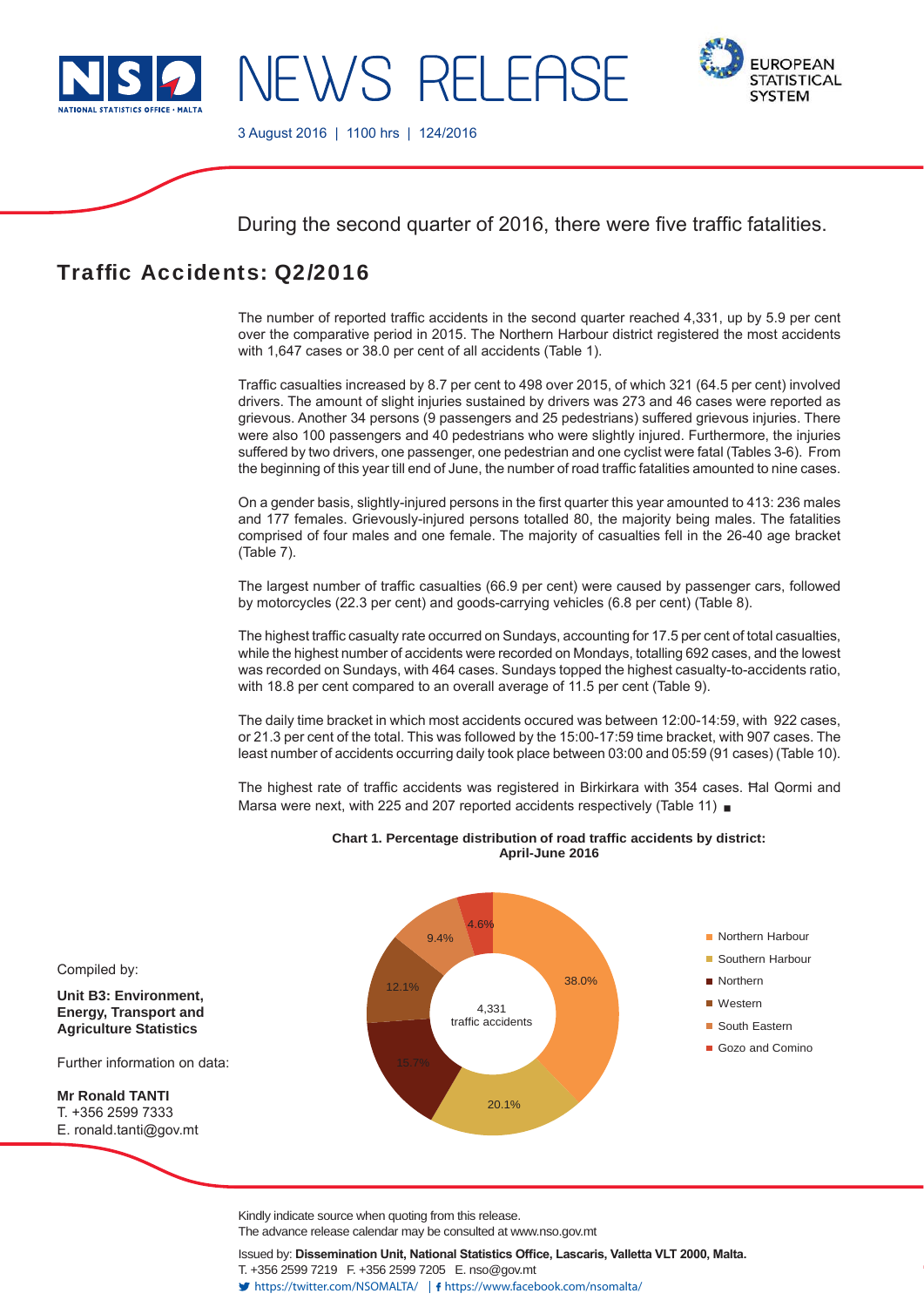### **Table 1. Total road traffic accidents**

|                        |              | January-June | April-June |       |        |                      |  |  |
|------------------------|--------------|--------------|------------|-------|--------|----------------------|--|--|
| <b>Region/District</b> | 2015<br>2016 |              | 2015       | 2016  | Change | Percentage<br>change |  |  |
| <b>MALTA</b>           | 7,663        | 8,044        | 4,091      | 4,331 | 240    | 5.9                  |  |  |
| <b>Malta</b>           | 7,301        | 7,666        | 3,895      | 4,130 | 235    | 6.0                  |  |  |
| Southern Harbour       | 1,654        | 1,625        | 831        | 871   | 40     | 4.8                  |  |  |
| Northern Harbour       | 2,870        | 3,107        | 1,496      | 1,647 | 151    | 10.1                 |  |  |
| South Eastern          | 664          | 738          | 362        | 409   | 47     | 13.0                 |  |  |
| Western                | 914          | 951          | 506        | 524   | 18     | 3.6                  |  |  |
| <b>Northern</b>        | 1,199        | 1,245        | 700        | 679   | $-21$  | $-3.0$               |  |  |
| <b>Gozo and Comino</b> | 362          | 378          | 196        | 201   | 5      | 2.6                  |  |  |

#### **Table 2. Minor road traffic accidents**

|                        |       | January-June | April-June |       |        |                      |  |  |
|------------------------|-------|--------------|------------|-------|--------|----------------------|--|--|
| <b>Region/District</b> | 2015  | 2016         | 2015       | 2016  | Change | Percentage<br>change |  |  |
| <b>MALTA</b>           | 6,991 | 7,298        | 3,533      | 3,924 | 391    | 11.1                 |  |  |
| <b>Malta</b>           | 6,680 | 6,961        | 3,371      | 3,746 | 375    | 11.1                 |  |  |
| Southern Harbour       | 1,498 | 1,461        | 727        | 788   | 61     | 8.4                  |  |  |
| Northern Harbour       | 2,671 | 2,886        | 1,315      | 1,534 | 219    | 16.7                 |  |  |
| South Eastern          | 597   | 647          | 317        | 352   | 35     | 11.0                 |  |  |
| Western                | 835   | 869          | 426        | 482   | 56     | 13.1                 |  |  |
| <b>Northern</b>        | 1,079 | 1,098        | 586        | 590   | 4      | 0.7                  |  |  |
| <b>Gozo and Comino</b> | 311   | 337          | 162        | 178   | 16     | 9.9                  |  |  |

#### **Table 3. Casualties in road traffic accidents**

|                        | January-June |      | April-June |      |                |                      |  |  |
|------------------------|--------------|------|------------|------|----------------|----------------------|--|--|
| <b>Region/District</b> | 2015         | 2016 | 2015       | 2016 | Change         | Percentage<br>change |  |  |
| <b>MALTA</b>           | 820          | 965  | 458        | 498  | 40             | 8.7                  |  |  |
| <b>Malta</b>           | 762          | 908  | 426        | 468  | 42             | 9.9                  |  |  |
| Southern Harbour       | 190          | 213  | 93         | 105  | 12             | 12.9                 |  |  |
| Northern Harbour       | 237          | 289  | 133        | 133  | $\blacksquare$ |                      |  |  |
| South Eastern          | 86           | 119  | 47         | 70   | 23             | 48.9                 |  |  |
| Western                | 98           | 106  | 58         | 49   | $-9$           | $-15.5$              |  |  |
| <b>Northern</b>        | 151          | 181  | 95         | 111  | 16             | 16.8                 |  |  |
| <b>Gozo and Comino</b> | 58           | 57   | 32         | 30   | $-2$           | $-6.3$               |  |  |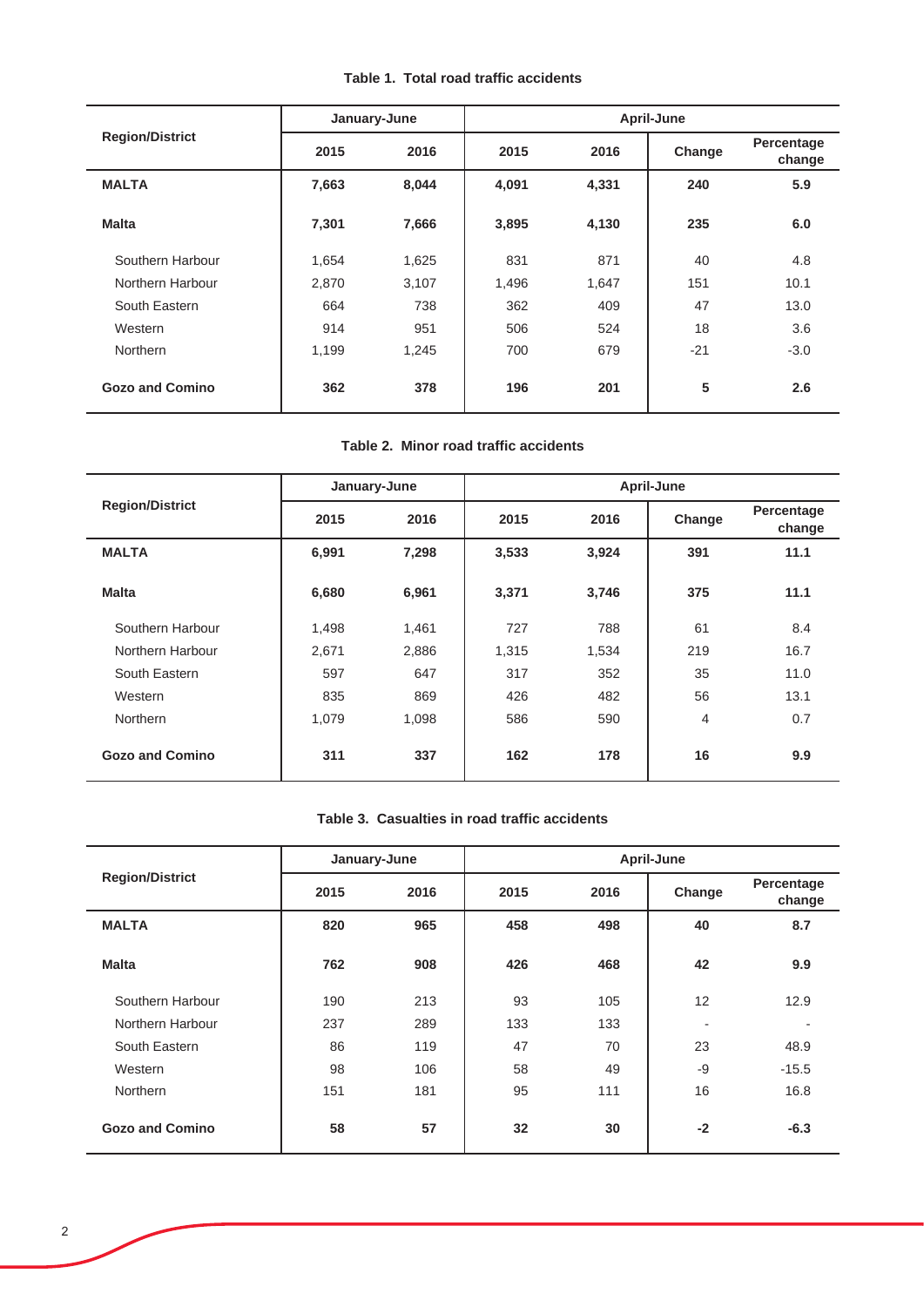#### **Table 4. Injuries sustained by drivers in road traffic accidents: April-June**

| <b>Region/District</b> |        | 2015            |                          |              | 2016   |                 |                          |              |
|------------------------|--------|-----------------|--------------------------|--------------|--------|-----------------|--------------------------|--------------|
|                        | Slight | <b>Grievous</b> | Fatal                    | <b>Total</b> | Slight | <b>Grievous</b> | Fatal                    | <b>Total</b> |
| <b>MALTA</b>           | 226    | 49              | 3                        | 278          | 273    | 46              | $\overline{2}$           | 321          |
| <b>Malta</b>           | 211    | 43              |                          | 255          | 256    | 43              | 2                        | 301          |
| Southern Harbour       | 48     | 11              | $\overline{\phantom{a}}$ | 59           | 57     | 8               | $\overline{A}$           | 66           |
| Northern Harbour       | 62     | 9               | $\overline{\phantom{a}}$ | 71           | 71     | 13              | $\overline{\phantom{a}}$ | 84           |
| South Eastern          | 24     | 5               | $\overline{\phantom{a}}$ | 29           | 40     | 5               | ٠                        | 45           |
| Western                | 31     | 5               | $\overline{\phantom{a}}$ | 36           | 30     | 6               | $\overline{\phantom{0}}$ | 36           |
| Northern               | 46     | 13              |                          | 60           | 58     | 11              |                          | 70           |
| <b>Gozo and Comino</b> | 15     | 6               | $\overline{2}$           | 23           | 17     | 3               | ٠                        | 20           |

**Table 5. Injuries sustained by passengers in road traffic accidents: April-June**

| <b>Region/District</b> | 2015           |                          |                          |              | 2016           |                          |                          |              |
|------------------------|----------------|--------------------------|--------------------------|--------------|----------------|--------------------------|--------------------------|--------------|
|                        | Slight         | <b>Grievous</b>          | Fatal                    | <b>Total</b> | Slight         | <b>Grievous</b>          | Fatal                    | <b>Total</b> |
| <b>MALTA</b>           | 95             | 8                        |                          | 104          | 100            | 9                        |                          | 110          |
| <b>Malta</b>           | 93             | 7                        | ٠                        | 100          | 94             |                          |                          | 102          |
| Southern Harbour       | 18             |                          | $\overline{\phantom{a}}$ | 19           | 26             | 1                        |                          | 28           |
| Northern Harbour       | 25             | 3                        | $\overline{\phantom{a}}$ | 28           | 20             | $\overline{2}$           | ٠                        | 22           |
| South Eastern          | 11             | $\overline{2}$           | $\overline{\phantom{a}}$ | 13           | 19             | $\overline{\phantom{a}}$ | $\overline{\phantom{a}}$ | 19           |
| Western                | 15             | $\overline{\phantom{a}}$ | $\overline{\phantom{a}}$ | 15           | $\overline{7}$ | $\overline{\mathbf{A}}$  | $\overline{\phantom{a}}$ | 8            |
| Northern               | 24             | 4                        | $\overline{\phantom{a}}$ | 25           | 22             | 3                        | $\overline{\phantom{a}}$ | 25           |
| <b>Gozo and Comino</b> | $\overline{2}$ | 1                        | 4                        | 4            | 6              | $\mathbf{2}$             | $\blacksquare$           | 8            |

**Table 6. Injuries sustained by pedestrians/cyclists/others in road traffic accidents: April-June**

| <b>Region/District</b> |                | 2015            |                          |              | 2016           |                |                            |              |
|------------------------|----------------|-----------------|--------------------------|--------------|----------------|----------------|----------------------------|--------------|
|                        | Slight         | <b>Grievous</b> | Fatal                    | <b>Total</b> | Slight         | Grievous       | Fatal                      | <b>Total</b> |
| <b>MALTA</b>           | 51             | 24              |                          | 76           | 40             | 25             | $\overline{2}$             | 67           |
| <b>Malta</b>           | 49             | 20              | 1                        | 70           | 40             | 23             | $\overline{2}$             | 65           |
| Southern Harbour       | 9              | 5               | $\overline{\phantom{a}}$ | 14           | $\overline{ }$ | 4              | ٠                          | 11           |
| Northern Harbour       | 26             | $\overline{ }$  |                          | 34           | 18             | 9              | $\overline{\phantom{a}}$   | 27           |
| South Eastern          | 3              | $\overline{2}$  | $\overline{\phantom{a}}$ | 5            | 2              | 4              | $\overline{\phantom{0}}$   | 6            |
| Western                | 5              | $\overline{2}$  | $\overline{\phantom{a}}$ | ⇁            | $\overline{2}$ | $\overline{2}$ |                            | 5            |
| Northern               | 6              | 4               | $\overline{\phantom{a}}$ | 10           | 11             | 4              | $\boldsymbol{\mathcal{A}}$ | 16           |
| <b>Gozo and Comino</b> | $\overline{2}$ | 4               | ۰                        | 6            |                | $\overline{2}$ | ۰                          | 2            |

Note: others refer to horsecabs, electric scooters, etc.

**Chart 2. Total injuries by type in road traffic accidents: April-June 2016** 

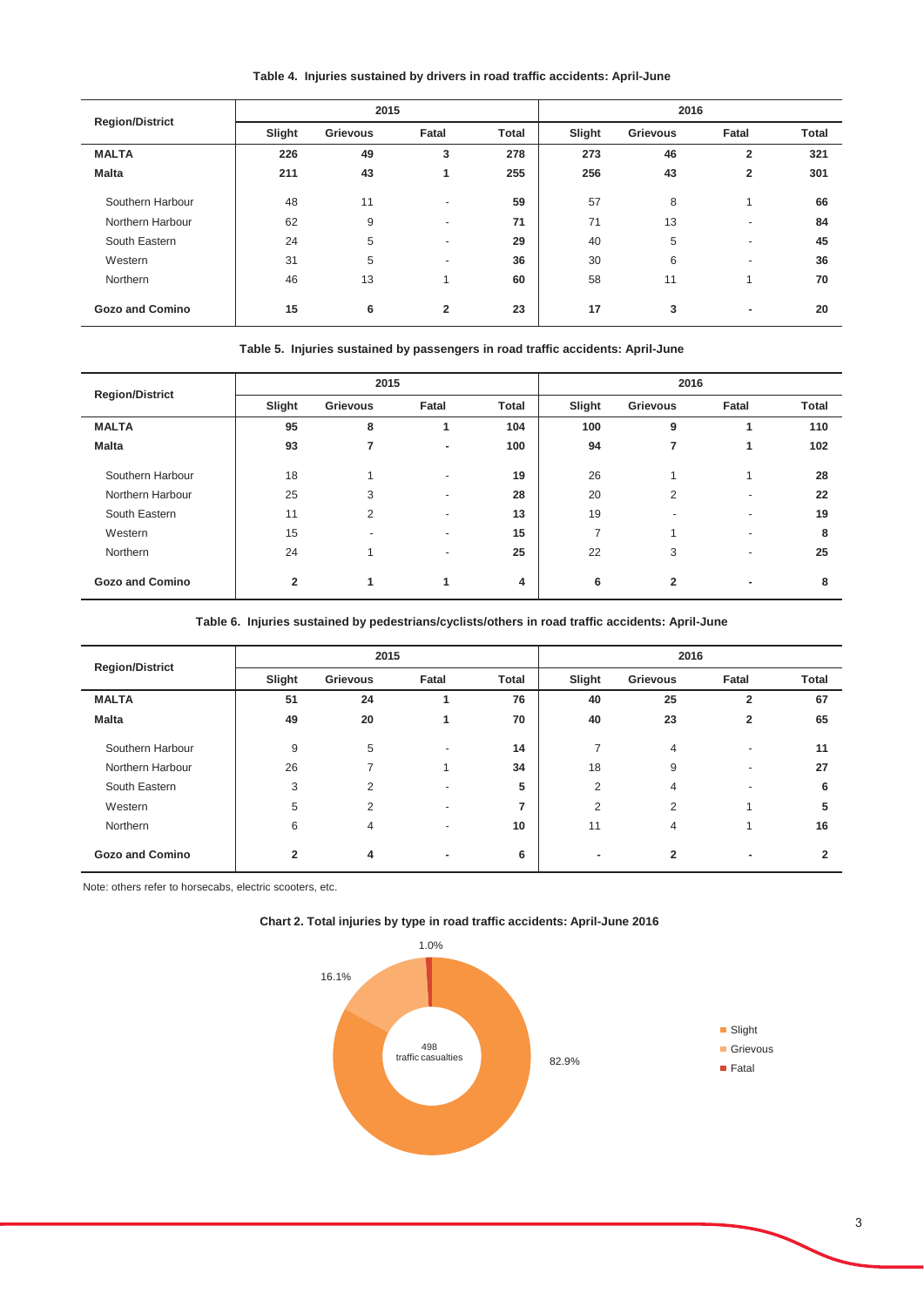|              | 2015           |                          | 2016                     |                          |                |
|--------------|----------------|--------------------------|--------------------------|--------------------------|----------------|
| Age group    | <b>Total</b>   | Slight                   | <b>Grievous</b>          | Fatal                    | <b>Total</b>   |
|              |                |                          | <b>Males</b>             |                          |                |
| $0 - 10$     | 14             | 8                        | 5                        |                          | 13             |
| $11 - 17$    | $\overline{5}$ | 8                        | $\mathbf{1}$             |                          | $\overline{9}$ |
| 18-25        | 46             | 40                       | 11                       |                          | 51             |
| $26 - 40$    | 94             | 81                       | 19                       |                          | 100            |
| 41-59        | 71             | 62                       | 12                       | 3                        | 77             |
| 60-65        | 13             | 11                       | $\mathbf{1}$             |                          | 12             |
| $66+$        | 33             | 26                       | $\,8\,$                  | $\mathbf{1}$             | 35             |
| unknown      | 1              | $\overline{\phantom{a}}$ | ÷,                       |                          | $\blacksquare$ |
| <b>Total</b> | 277            | 236                      | 57                       | 4                        | 297            |
|              |                |                          | <b>Females</b>           |                          |                |
| $0 - 10$     | $17$           | $\sqrt{5}$               | $\mathbf{1}$             | $\overline{\phantom{a}}$ | $\bf 6$        |
| $11 - 17$    | 11             | $\,8\,$                  | $\sqrt{2}$               |                          | $10$           |
| 18-25        | 34             | 37                       | $\overline{4}$           |                          | 41             |
| $26 - 40$    | 67             | 55                       | $\,8\,$                  |                          | 63             |
| 41-59        | 30             | 53                       | $\mathbf 5$              |                          | 58             |
| 60-65        | $\bf8$         | $\,6\,$                  | $\mathbf{1}$             |                          | $\overline{7}$ |
| $66+$        | 14             | 13                       | $\overline{2}$           | $\mathbf{1}$             | 16             |
| unknown      | ä,             | $\overline{\phantom{a}}$ |                          |                          | $\blacksquare$ |
| <b>Total</b> | 181            | 177                      | 23                       | 1                        | 201            |
|              |                |                          | <b>Total</b>             |                          |                |
| $0 - 10$     | 31             | 13                       | $\,6$                    | L,                       | 19             |
| $11 - 17$    | 16             | 16                       | $\sqrt{3}$               |                          | 19             |
| 18-25        | 80             | $77\,$                   | 15                       |                          | 92             |
| $26 - 40$    | 161            | 136                      | 27                       | $\overline{a}$           | 163            |
| 41-59        | 101            | 115                      | 17                       | 3                        | 135            |
| 60-65        | 21             | 17                       | $\sqrt{2}$               |                          | 19             |
| $66+$        | 47             | 39                       | $10$                     | $\sqrt{2}$               | 51             |
| unknown      | 1              | $\overline{\phantom{a}}$ | $\overline{\phantom{a}}$ |                          | $\blacksquare$ |
| <b>Total</b> | 458            | 413                      | 80                       | $\overline{\mathbf{5}}$  | 498            |

## **Table 7. Traffic casualties by type of injury, age group and sex: April-June**

**Table 8. Road traffic casualties by type of injury and means of transport**

|                        | April-June   |        |                 |              |              |  |  |  |  |
|------------------------|--------------|--------|-----------------|--------------|--------------|--|--|--|--|
| Vehicle type           | 2015         | 2016   |                 |              |              |  |  |  |  |
|                        | <b>Total</b> | Slight | <b>Grievous</b> | <b>Fatal</b> | <b>Total</b> |  |  |  |  |
| Motorcycle             | 96           | 83     | 27              |              | 111          |  |  |  |  |
| Passenger car          | 317          | 293    | 37              | 3            | 333          |  |  |  |  |
| Coach and bus          | 8            | 8      | 5               |              | 13           |  |  |  |  |
| Goods-carrying vehicle | 32           | 25     | 8               |              | 34           |  |  |  |  |
| Unknown vehicle type   | 5            | 4      | 3               |              |              |  |  |  |  |
| <b>Total</b>           | 458          | 413    | 80              | 5            | 498          |  |  |  |  |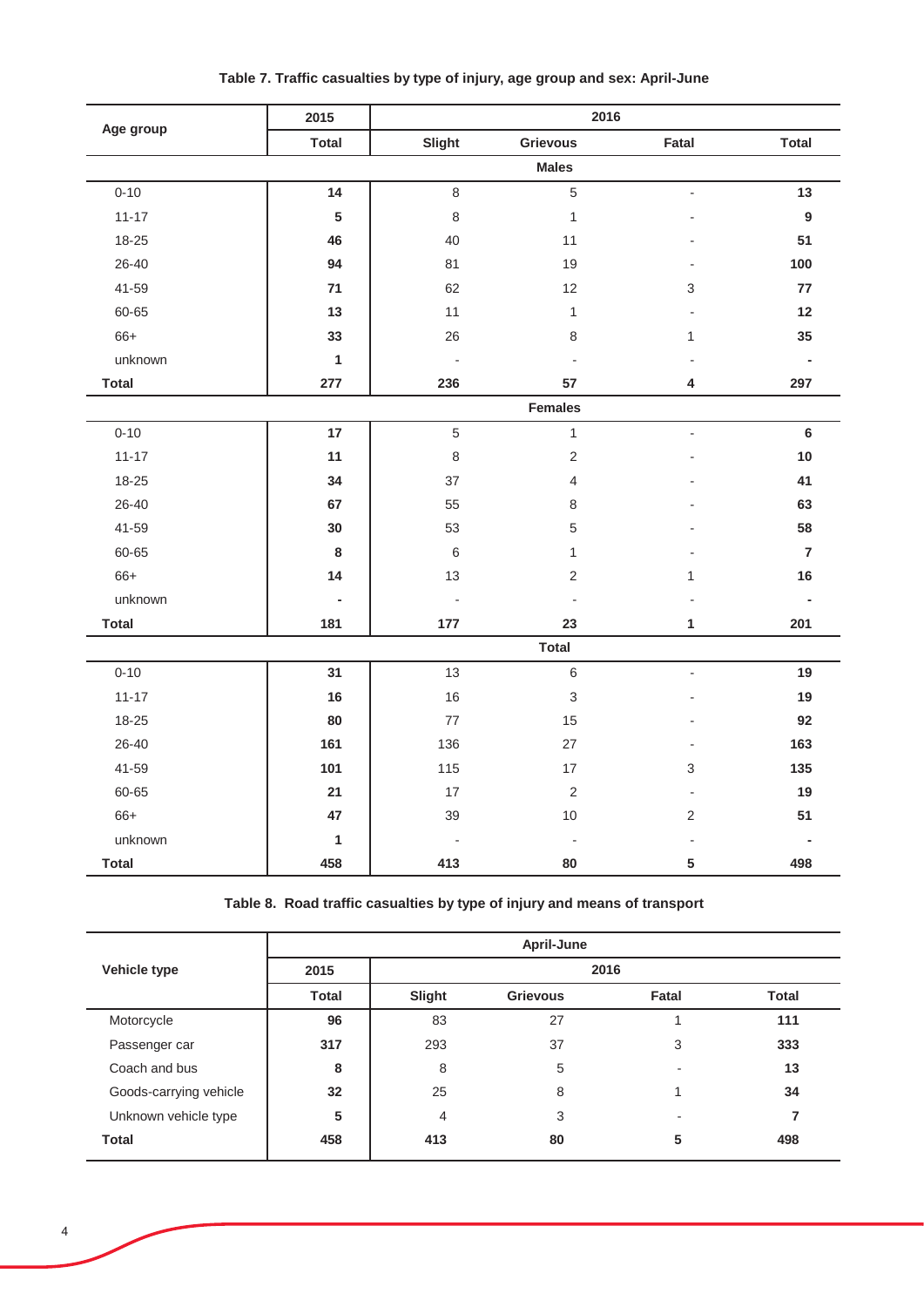|  |  |  |  |  |  | Table 9. Road traffic casualties and accidents by day of the week: April-June 2016 |  |
|--|--|--|--|--|--|------------------------------------------------------------------------------------|--|
|--|--|--|--|--|--|------------------------------------------------------------------------------------|--|

|                                    | <b>Monday</b> | Tuesday | Wednesday | Thursday | Friday | Saturday | Sunday | Total |
|------------------------------------|---------------|---------|-----------|----------|--------|----------|--------|-------|
| <b>Traffic casualties</b>          | 70            | 75      | 64        | 60       | 72     | 70       | 87     | 498   |
| <b>Traffic accidents</b>           | 692           | 647     | 663       | 632      | 675    | 558      | 464    | 4,331 |
| Casualities-to-accidents ratio (%) | 10.1          | 11.6    | 9.7       | 9.5      | 10.7   | 12.5     | 18.8   | 11.5  |

**Chart 3. Total road traffic casualties by day of the week: April-June 2016**





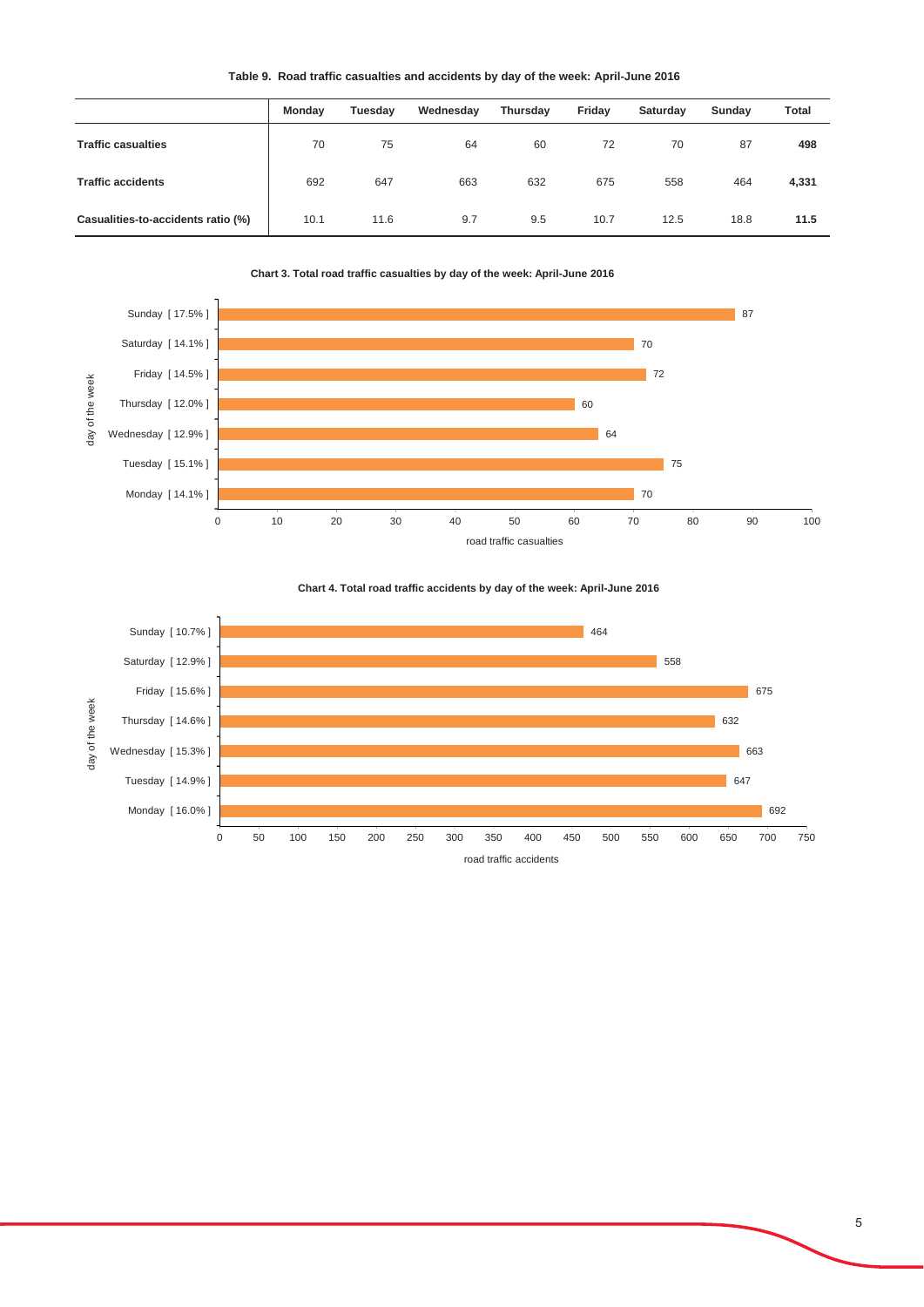**Table 10. Road traffic accidents by day and time bracket: April-June 2016**

| Time            | Monday | Tuesday | Wednesday | Thursday | Friday | Saturday | Sunday | <b>Total</b> |
|-----------------|--------|---------|-----------|----------|--------|----------|--------|--------------|
| $00:00 - 02:59$ | 5      | 10      | 9         | 12       | 13     | 23       | 26     | 98           |
| $03:00 - 05:59$ | $9\,$  | 13      | 8         | 8        | 10     | 20       | 23     | 91           |
| $06:00 - 08:59$ | 110    | 116     | 97        | 98       | 96     | 60       | 33     | 610          |
| $09:00 - 11:59$ | 144    | 126     | 141       | 139      | 130    | 113      | 84     | 877          |
| 12:00 - 14:59   | 141    | 128     | 152       | 135      | 152    | 134      | 80     | 922          |
| 15:00 - 17:59   | 161    | 150     | 145       | 117      | 152    | 98       | 84     | 907          |
| 18:00 - 20:59   | 98     | 79      | 80        | 88       | 100    | 70       | 85     | 600          |
| $21:00 - 23:59$ | 24     | 25      | 31        | 35       | 22     | 40       | 49     | 226          |
| Total           | 692    | 647     | 663       | 632      | 675    | 558      | 464    | 4,331        |

#### **Chart 5. Traffic accidents by day and time bracket: April-June 2016**



00:00-02:59 ■03:00-05:59 ■06:00-08:59 ■09:00-11:59 ■12:00-14:59 ■15:00-17:59 ■18:00-20:59 ■21:00-23:59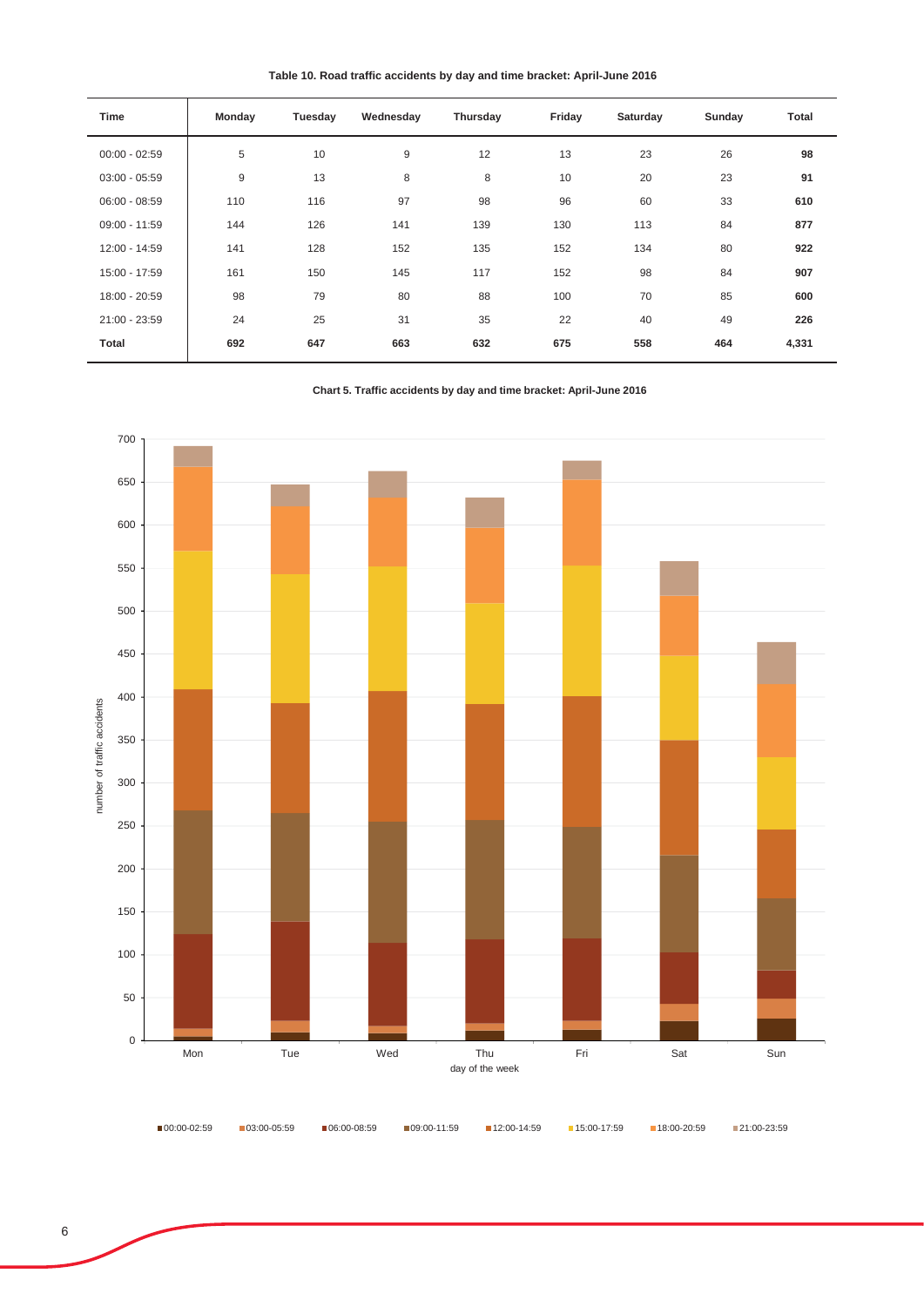|  |  |  | Table 11. Road traffic accidents by locality |  |  |  |
|--|--|--|----------------------------------------------|--|--|--|
|--|--|--|----------------------------------------------|--|--|--|

|                            | January-June |           | April-June |                |                           |  |
|----------------------------|--------------|-----------|------------|----------------|---------------------------|--|
| Locality                   | 2015         | 2016      | 2015       | 2016           | Change                    |  |
| <b>Southern Harbour</b>    | 1,654        | 1,625     | 831        | 871            | 40                        |  |
| Cospicua                   | 34           | 60        | 20         | 34             | 14                        |  |
| Fgura                      | 142          | 127       | 60         | 59             | $-1$                      |  |
| Floriana                   | 123          | 117       | 63         | 64             | 1                         |  |
| <b>Hal Luga</b>            | 178          | 162       | 100        | 69             | $-31$                     |  |
| <b>Hal Tarxien</b>         | 150          | 134       | 77         | 62             | $-15$                     |  |
| Haż-Żabbar                 | 159          | 173       | 82         | 96             | 14                        |  |
| Kalkara                    | 20           | 19        | 6          | 11             | $\,$ 5 $\,$               |  |
| Marsa                      | 409          | 365       | 201        | 207            | 6                         |  |
| Paola                      | 259          | 264       | 127        | 147            | 20                        |  |
| Santa Lucija               | 26           | 23        | 9          | 13             | $\overline{4}$            |  |
| Senglea                    | 21           | 9         | 6          | 3              | $-3$                      |  |
| Valletta                   | 100          | 124       | 58         | 72             | 14                        |  |
| Vittoriosa                 | 24           | 34        | 18         | 23             | $\,$ 5 $\,$               |  |
| Xgħajra                    | 9            | 14        | 4          | 11             | $\overline{7}$            |  |
|                            |              |           |            |                |                           |  |
| <b>Northern Harbour</b>    | 2,870        | 3,107     | 1,496      | 1,647          | 151                       |  |
| <b>Birkirkara</b>          | 574          | 660       | 291        | 354            | 63                        |  |
| Gżira                      | 220          | 218       | 119        | 120            | $\mathbf{1}$              |  |
| <b>Hal Qormi</b>           | 398          | 415       | 224        | 225            | 1                         |  |
| Hamrun                     | 181          | 200       | 93         | 84             | $-9$                      |  |
| Msida                      | 312          | 316       | 163        | 171            | $\,8\,$                   |  |
| Pembroke                   | 31           | 66        | 15         | 38             | 23                        |  |
| San Gwann                  | 275          | 262       | 131        | 128            | $-3$                      |  |
| Santa Venera               | 139          | 159       | 64         | 89             | 25                        |  |
| St Julian's                | 229          | 260       | 121        | 136            | 15                        |  |
| Swiegi                     | 98           | 116       | 48         | 61             | 13                        |  |
| Ta' Xbiex                  | 41           | 54        | 23         | 27             | $\overline{4}$            |  |
| Tal-Pietà                  | 114          | 99        | 56         | 56             |                           |  |
| Tas-Sliema                 | 258          | 282       | 148        | 158            | 10                        |  |
| <b>South Eastern</b>       | 664          | 738       | 362        | 409            | 47                        |  |
|                            | 93           |           | 51         | 62             | 11                        |  |
| Birżebbuġa                 | 87           | 112<br>75 | 55         | 36             | $-19$                     |  |
| Gudja<br><b>Hal Ghaxaq</b> | 48           | 60        | 20         | 37             | 17                        |  |
| <b>Hal Kirkop</b>          | 18           | 36        | 8          | 17             | 9                         |  |
| <b>Hal Safi</b>            | 16           | 21        | $\,8\,$    | 10             | $\overline{2}$            |  |
| Marsaskala                 | 106          | 95        | 61         | 58             | $-3$                      |  |
| Marsaxlokk                 | 39           | 33        | 23         | 20             | $-3$                      |  |
| Mqabba                     | 29           | 33        | 13         | 23             | 10                        |  |
| Qrendi                     | 15           | 16        | $\,8\,$    | 10             | $\sqrt{2}$                |  |
| Żejtun                     | 127          | 175       | 70         | 91             | 21                        |  |
| Żurrieg                    | 86           | 82        | 45         | 45             |                           |  |
|                            |              |           |            |                |                           |  |
| Western                    | 914          | 951       | 506        | 524            | 18                        |  |
| Had-Dingli                 | 17           | 27        | 10         | 13             | $\ensuremath{\mathsf{3}}$ |  |
| <b>Hal Balzan</b>          | 96           | 83        | 53         | 49             | $-4$                      |  |
| <b>Hal Lija</b>            | 116          | 111       | 55         | 58             | $\ensuremath{\mathsf{3}}$ |  |
| <b>Ħ'Attard</b>            | 222          | 244       | 130        | 137            | $\overline{7}$            |  |
| Haż-Żebbuġ                 | 155          | 161       | 83         | 97             | 14                        |  |
| Iklin                      | 44           | 45        | 26         | 26             | $\blacksquare$            |  |
| Mdina                      | 13           | 19        | 5          | $\overline{4}$ | $-1$                      |  |
| Mtarfa                     | 61           | 76        | 6          | 11             | $\sqrt{5}$                |  |
| Rabat                      | 134          | 133       | 87         | 85             | $-2$                      |  |
| Siģģiewi                   | 56           | 52        | 51         | 44             | $-7$                      |  |
| <b>Northern</b>            | 1,199        | 1,245     | 700        | 679            | $-21$                     |  |
| <b>Hal Gharghur</b>        | 52           | 57        | 31         | 27             | $-4$                      |  |
| Mellieħa                   | 183          | 176       | 104        | 102            | $-2$                      |  |
| Mġarr                      | 74           | 66        | 39         | 32             | $-7$                      |  |
| Mosta                      | 273          | 334       | 152        | 187            | 35                        |  |
| Naxxar                     | 306          | 250       | 181        | 125            | $-56$                     |  |
| St Paul's Bay              | 311          | 362       | 193        | 206            | 13                        |  |
|                            |              |           |            |                |                           |  |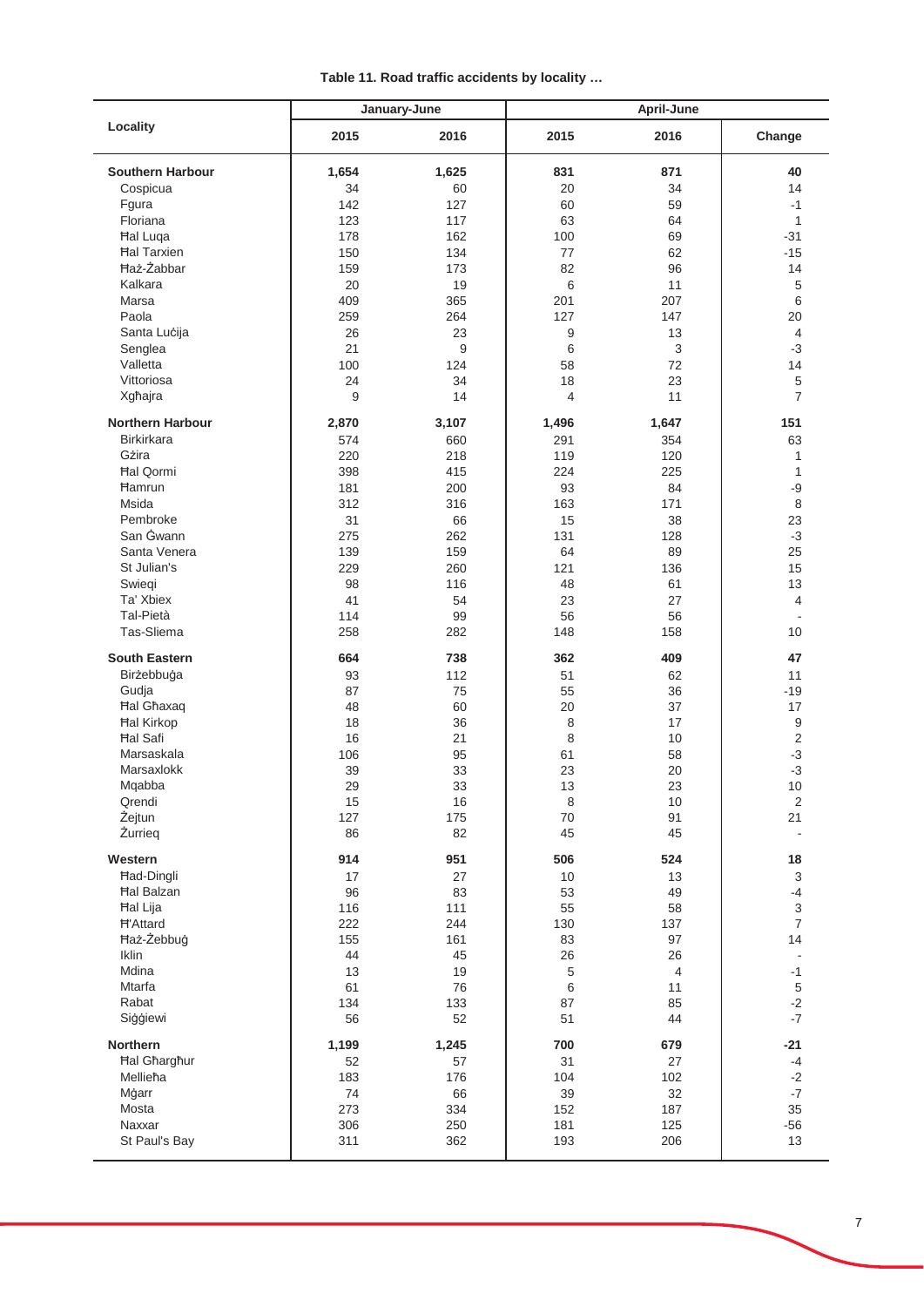|  |  |  |  |  | Table 11. Road traffic accidents by locality |  |  |
|--|--|--|--|--|----------------------------------------------|--|--|
|--|--|--|--|--|----------------------------------------------|--|--|

| Locality               | January-June   |      | April-June |      |        |
|------------------------|----------------|------|------------|------|--------|
|                        | 2015           | 2016 | 2015       | 2016 | Change |
| <b>Gozo and Comino</b> | 362            | 378  | 196        | 201  | 5      |
| Fontana                | 7              | 10   | 3          |      | 4      |
| Għajnsielem            | 42             | 46   | 14         | 30   | 16     |
| Għarb                  |                | 9    | 6          | 4    | $-2$   |
| Għasri                 | 6              | 4    | 3          |      | $-2$   |
| Munxar                 | 10             | 6    | 9          | 2    | $-7$   |
| Nadur                  | 38             | 35   | 23         | 16   | $-7$   |
| Qala                   | 13             | 6    | 8          | 3    | $-5$   |
| San Lawrenz            | 3              |      | 3          |      | $-2$   |
| Ta' Kercem             | 4              | 10   | 2          | 2    |        |
| Ta' Sannat             | $\overline{7}$ |      | 4          | 4    |        |
| Victoria               | 136            | 124  | 69         | 73   |        |
| Xagħra                 | 21             | 44   | 15         | 16   |        |
| Xewkija                | 44             | 52   | 26         | 25   |        |
| Żebbuġ                 | 24             | 24   | 11         | 17   | 6      |